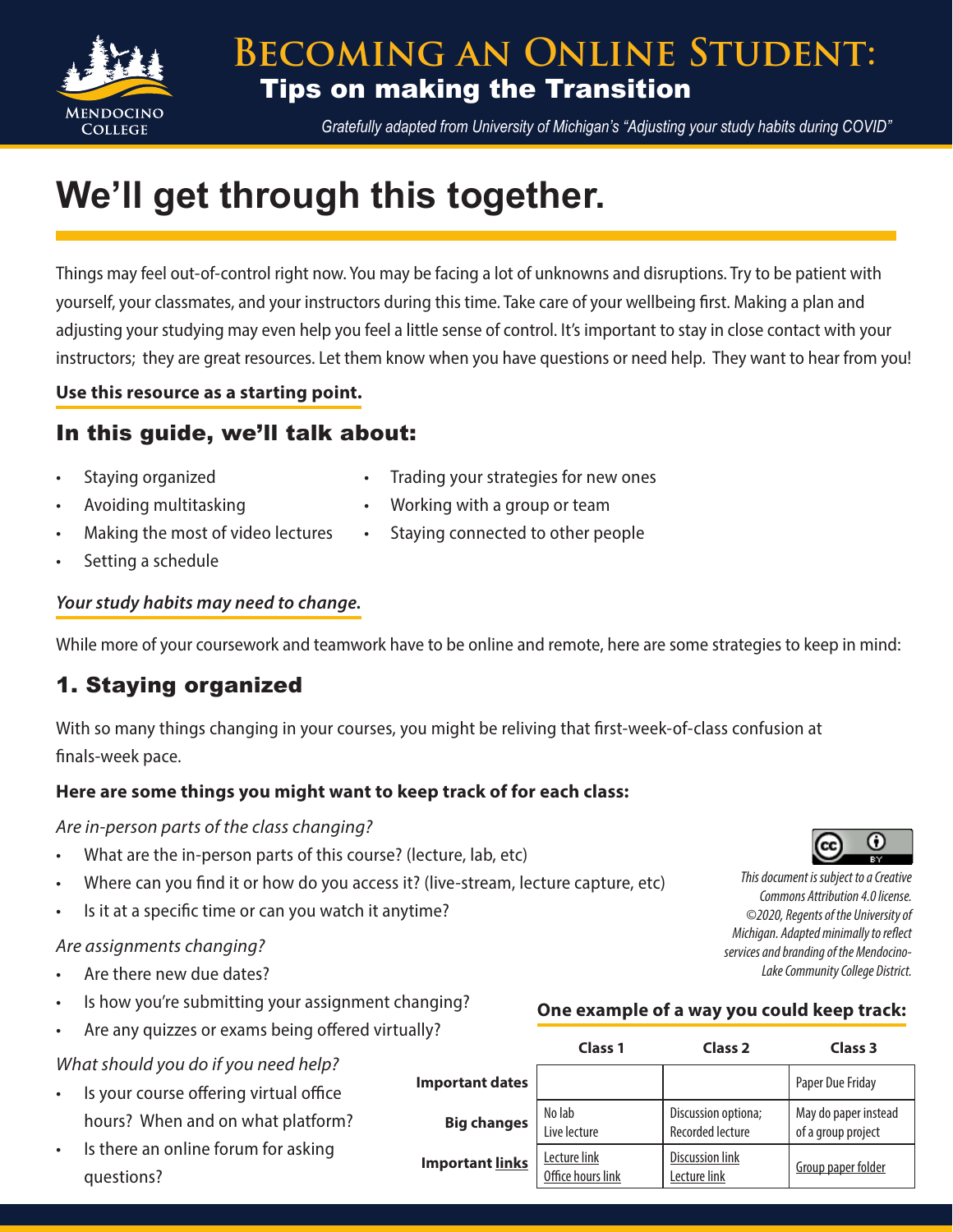## 2. Avoiding multitasking

If you're doing more work on your own and your time is less structured, you might be more tempted to multitask. Many people think they can do multiple things at once. But research shows us that only about 2% of the population can multitask. Even if you feel like you're multitasking, you're probably not… really, you're switching between tasks very quickly (some call this "micro-tasking").

#### *The downsides of multitasking and microtasking:*

- *• Assignments take longer.* Each time you come back to an assignment (from Instagram for example), you have to get familiar with it, find your spot, remember what you were going to do next, etc.
- *• You're more likely to make mistakes.* Distractions and switching between tasks tires out the brain.
- *• You'll remember less.* When your brain is divided, you're less able to commit what you're learning to long-term memory (because [it doesn't get encoded properly into your brain](https://www.ncbi.nlm.nih.gov/pubmed/10868332)).

#### **What to do instead**

When you need to study something important, consider *[The Magic of Monotasking](https://www.huffpost.com/entry/the-magic-of-monotasking_b_9239892).*

- Focus on one thing at a time.
- Take breaks between tasks.
- Consider the *"[pomodoro method](https://tomato-timer.com/)"* to help you focus for 25- or 50-minute periods and then reward yourself with 5- or 10-minute breaks.

## 3. Making the most of video lectures

- *• Stick to your instructor's schedule as much as you can.* Staying on a schedule will help you have a feeling of normalcy and prevent you from falling way behind.
- *• Find out how to ask questions.* Is there a chat feature? Is there a discussion forum?
- *• Close distracting tabs and apps.* Humans are not as good at multitasking as they think! (See #2 above.)
- *• Continue to take notes as you would if you were there in person.*

#### *• Watch recordings at normal speed.* Research shows that playback speed of 1.5x can lower your retention and can result in lower scores on assessments. Faster playback speeds

are worse for complex, multi-step material (which most of your lectures probably are). Remember: this is all about 1.5x. There hasn't even been research on 2x playback speed, which is probably even worse.

## 4. Setting a schedule

As the situation unfolds, you may have fewer social commitments, group meetings, or work hours. Setting a schedule for yourself can help provide structure and keep you motivated. If you don't already **12pm** keep a weekly or daily calendar, try something like the example here to organize your time. Include time for exercise and self-care.

*(You can find a full size version of this schedule on the last page you can reprint)*

|      | <b>Class 1</b><br><b>Activity</b> | Course<br>Tasks       | Personal/<br>Self-care            |
|------|-----------------------------------|-----------------------|-----------------------------------|
| 8am  |                                   |                       | Shower, Breakfast                 |
| 9am  | Call in for<br>remote lecture     |                       |                                   |
| 10am |                                   | <b>Read Chapter 3</b> |                                   |
| 11am |                                   |                       | Break - video call<br>with friend |
| 12pm |                                   |                       | Lunch                             |
| 1pm  |                                   | <b>Read Chapter 4</b> |                                   |
| 2pm  | Recap lecture with<br>classmate   |                       |                                   |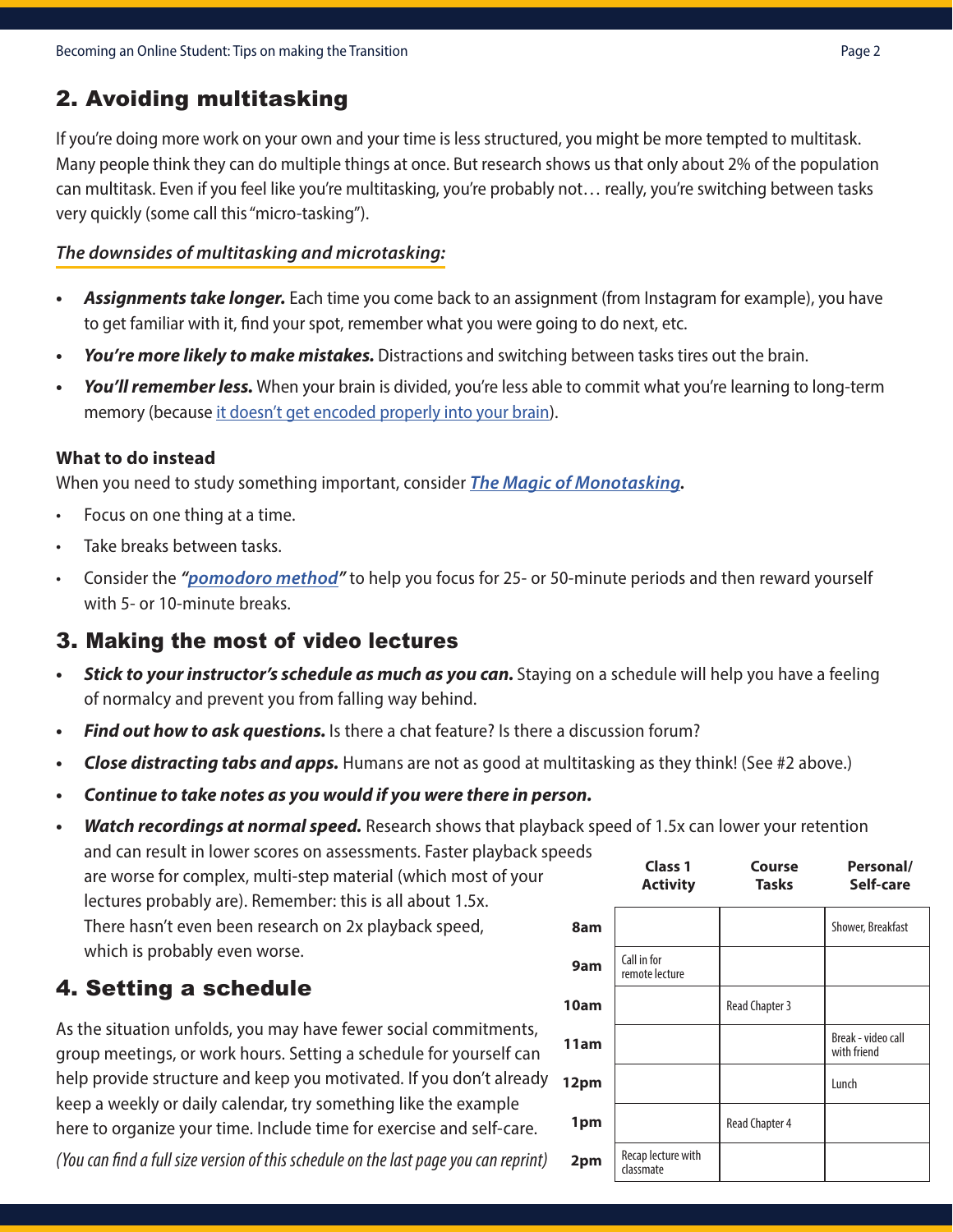## 5. Trading your strategies for new ones

Your routines may have to adjust during this time. Look for ways to adapt your usual habits or form new ones.

#### *For example:*

- *• If you usually study in a coffee shop or library,* ask yourself what kind of environment helps you study. See if you can recreate that at home. Maybe it's studying in a chair, rather than on your bed or couch, or moving to a new spot when you change tasks. If you feel you need background noise, consider a white noise app.
- *• If you always study in groups,* try a virtual or even phone-based study session with your group.
- *• If you thrive on tight timelines, but now have a more open schedule,* think about how working with others or setting up a schedule can recreate that for you. When that gets hard, see if you can even do fifteen minutes at a time.

## 6. Working with a group or team

#### *Remote collaboration will look a little different, but it is definitely possible.*

- *• Try not to procrastinate.* That group project may be out-of-sight, out-of-mind if you aren't seeing each other regularly. Resist the urge to put it off. Make small progress and stay in touch.
- *• Meet regularly,* especially if you usually touch base during class or lab. Consider a quick text on your group chat about progress every couple of days. Ideally, have real conversations over video any week you're working together.
- Set a purpose for meetings and use a shared notes doc. Meetings might feel different when using video, even if your team was really good at working informally in the past. Try to set the purpose of your meeting in advance. Take notes in a shared doc so you can all contribute and follow along.
- *• Keep videos open when you can.* As long as you can see whatever you need to collaborate, aim to keep the video visible on your computer screen. It'll help you see the expressions of your teammates and stay connected to each other.
- *• Check on each other and ask for backup:* If someone has been absent from your group meetings or chat, ask them directly if they're still able to participate in the project. If you aren't getting responses within a day or two, let your instructor know. Know it isn't being petty, it's your team's responsibility.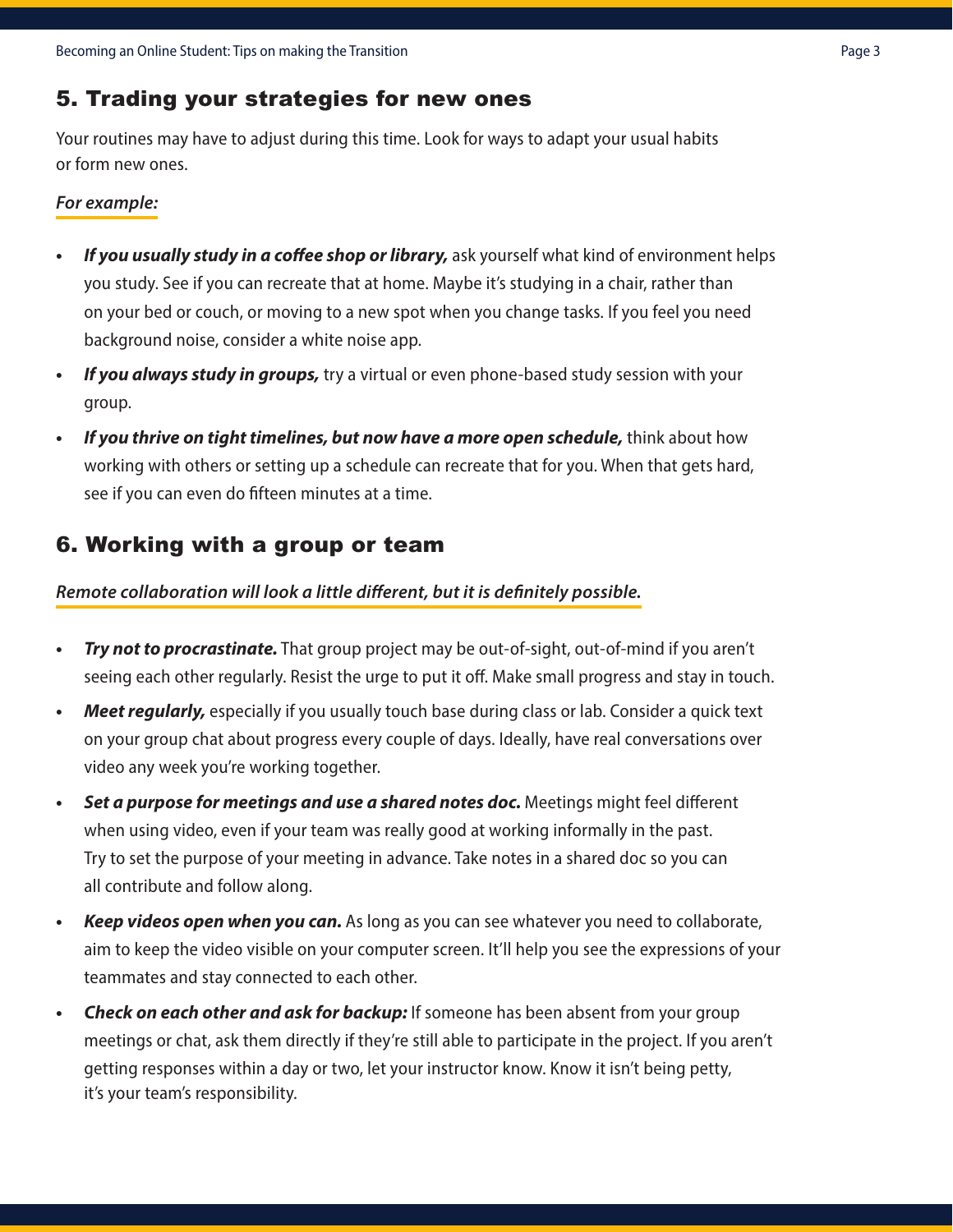## 7. Staying connected to other people

Even if we limit how much face-to-face time we spend with others on campus, connecting with family and friends might be more important than ever. And staying in touch with instructors, classmates, and group mates is still important for continued classwork.

#### *Here are a few ideas:*

- *• Schedule video calls with friends and family.* Talking with loved ones is often really helpful when you're stressed or nervous about something. Taking a break to have a laugh is also important.
- *• Attend virtual office hours* or study groups so that you can stay up on your coursework.

### Please remember, this will pass.

If COVID has disrupted your travel plans, ended a lab experiment you were excited about, or for any reason feels like it came at the worst possible time, remember: this is temporary. You'll find your way when it settles down. You'll get back on track, and things will get back to normal. We don't know when, but it will happen.

*Until then, take a deep breath, do your best, get some rest, and [wash your hands.](https://washyourlyrics.com/)*

## ADDITIONAL RESOURCES

- **• [Mendocino College updates on COVID-19](http://www.mendocino.edu/announcements) https://www.mendocino.edu/announcements**
- **• [Mendocino College Student Support Services Online](https://www.mendocino.edu/resources-online) <https://www.mendocino.edu/resources-online>**
- **• [Mendocino College Distance Education](https://www.mendocino.edu/distance-education) <https://www.mendocino.edu/distance-education>**
- **• [Mendocino College Disability Resource Center](https://www.mendocino.edu/disability-resource-center) <https://www.mendocino.edu/disability-resource-center>**



*This document is subject to a Creative Commons Attribution 4.0 license. ©2020, Regents of the University of Michigan. Adapted minimally to reflect services and branding of the Mendocino-Lake Community College District.*



**MENDOCINO COLLEGE** 

#### www.mendocino.edu www.mendocino.edu